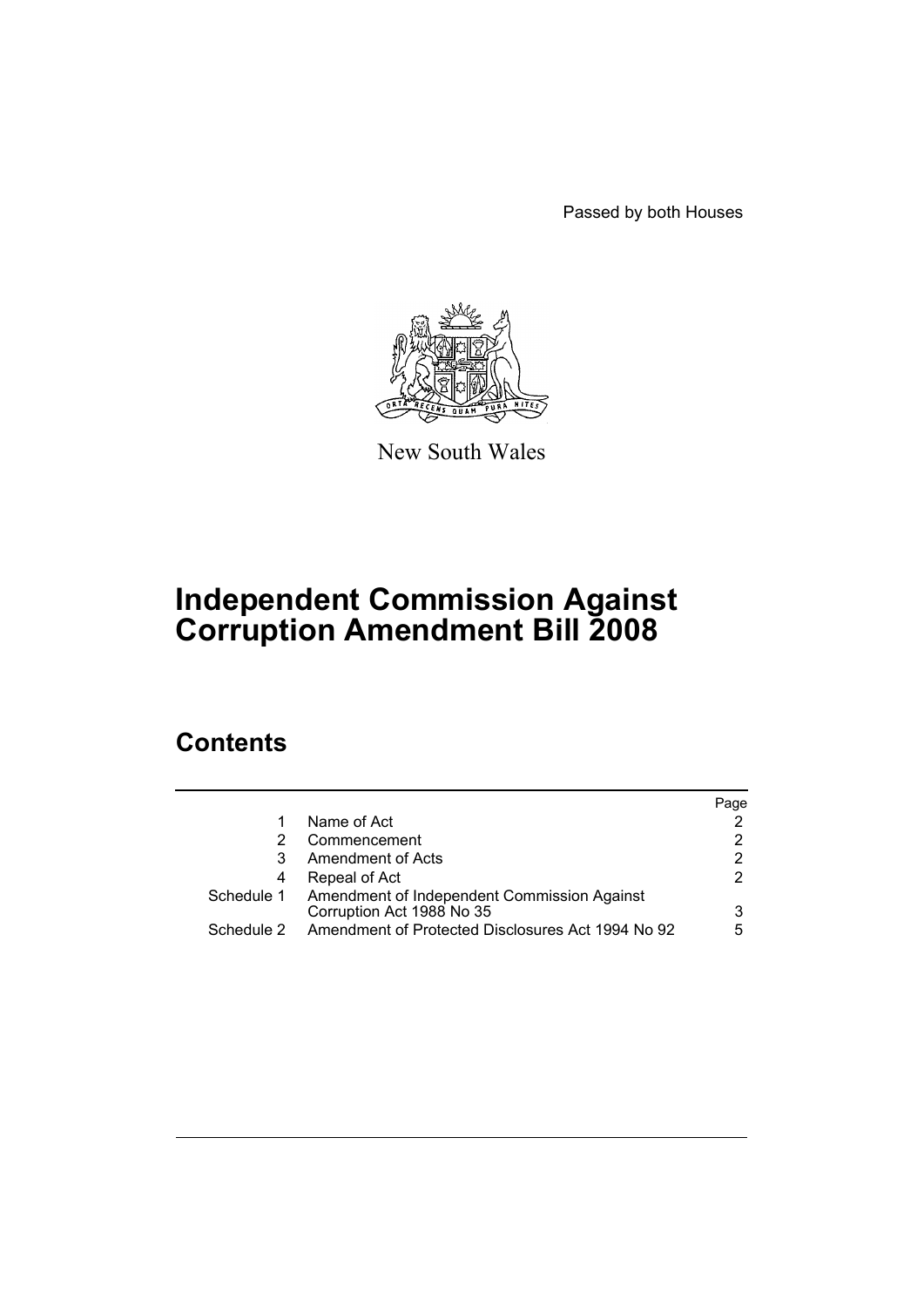*I certify that this public bill, which originated in the Legislative Assembly, has finally passed the Legislative Council and the Legislative Assembly of New South Wales.*

> *Clerk of the Legislative Assembly. Legislative Assembly, Sydney, , 2008*



New South Wales

# **Independent Commission Against Corruption Amendment Bill 2008**

Act No , 2008

An Act to amend the *Independent Commission Against Corruption Act 1988* in relation to proceedings for offences and other matters; and to amend the *Protected Disclosures Act 1994* in relation to the public officials covered by that Act.

*I have examined this bill and find it to correspond in all respects with the bill as finally passed by both Houses.*

*Assistant Speaker of the Legislative Assembly.*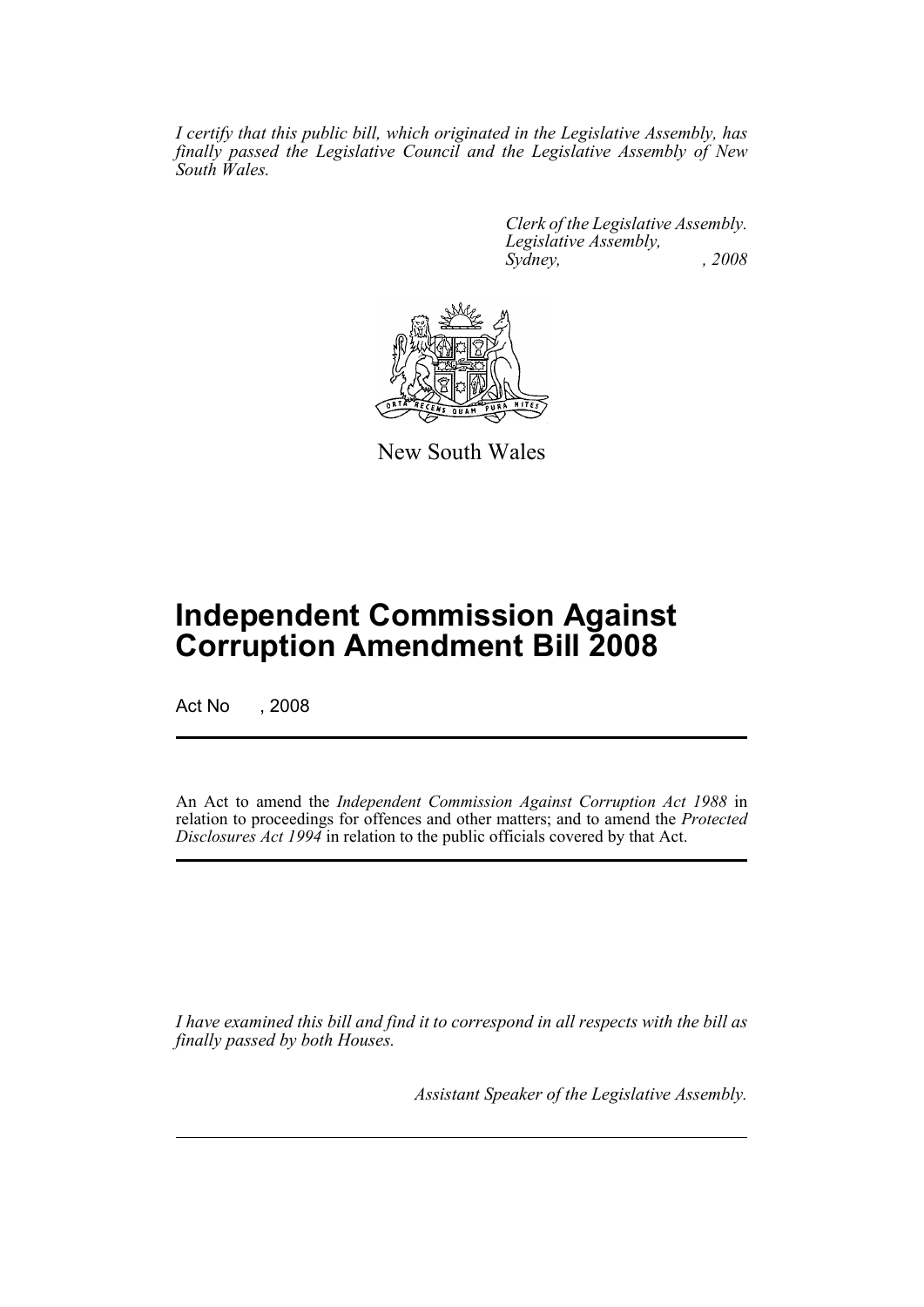#### <span id="page-2-0"></span>**The Legislature of New South Wales enacts:**

#### **1 Name of Act**

This Act is the *Independent Commission Against Corruption Amendment Act 2008*.

#### <span id="page-2-1"></span>**2 Commencement**

This Act commences on the date of assent to this Act.

### <span id="page-2-2"></span>**3 Amendment of Acts**

The Acts specified in Schedules 1 and 2 are amended as set out in those Schedules.

## <span id="page-2-3"></span>**4 Repeal of Act**

- (1) This Act is repealed on the day following the day on which this Act commences.
- (2) The repeal of this Act does not, because of the operation of section 30 of the *Interpretation Act 1987*, affect any amendment made by this Act.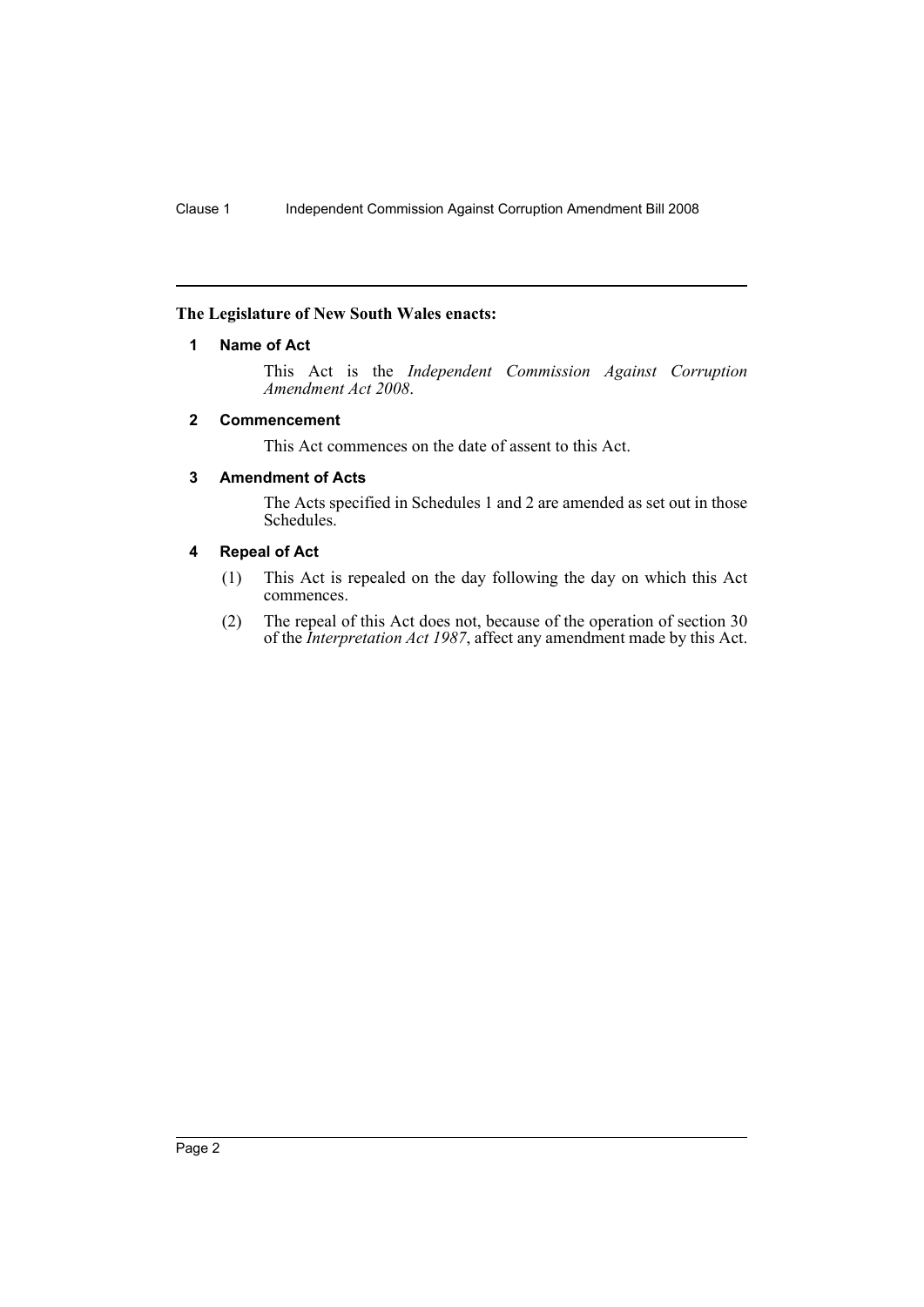Independent Commission Against Corruption Amendment Bill 2008

Amendment of Independent Commission Against Corruption Act 1988 No 35 Schedule 1

## <span id="page-3-0"></span>**Schedule 1 Amendment of Independent Commission Against Corruption Act 1988 No 35**

(Section 3)

## **[1] Section 11 Duty to notify Commission of possible corrupt conduct** Omit "officers" from section 11 (1). Insert instead "persons".

**[2] Section 11 (1) (e)**

Insert after section 11 (1) (d):

(e) a Minister of the Crown.

## **[3] Section 11 (2)**

Omit "An officer" and "the officer".

Insert instead "A person" and "the person", respectively.

## **[4] Section 11 (3)**

Insert after section 11 (3):

(3A) A Minister of the Crown who is under a duty under this section to report a matter may (despite subsection  $(2)$ ) report the matter either to the Commission or to the head of any agency responsible to the Minister.

### **[5] Section 12A Serious corrupt conduct and systemic corrupt conduct**

Omit "serious and systemic corrupt conduct".

Insert instead "serious corrupt conduct and systemic corrupt conduct".

## **[6] Section 82 Offences relating to obtaining information**

Omit "20 penalty units or imprisonment for 6 months".

Insert instead "50 penalty units or imprisonment for 12 months".

## **[7] Section 112 Restriction on publication of evidence**

Insert at the end of section  $112$  (1) (d):

or

(e) any written submissions received by the Commission (including, but not limited to, submissions made by Counsel assisting the Commission),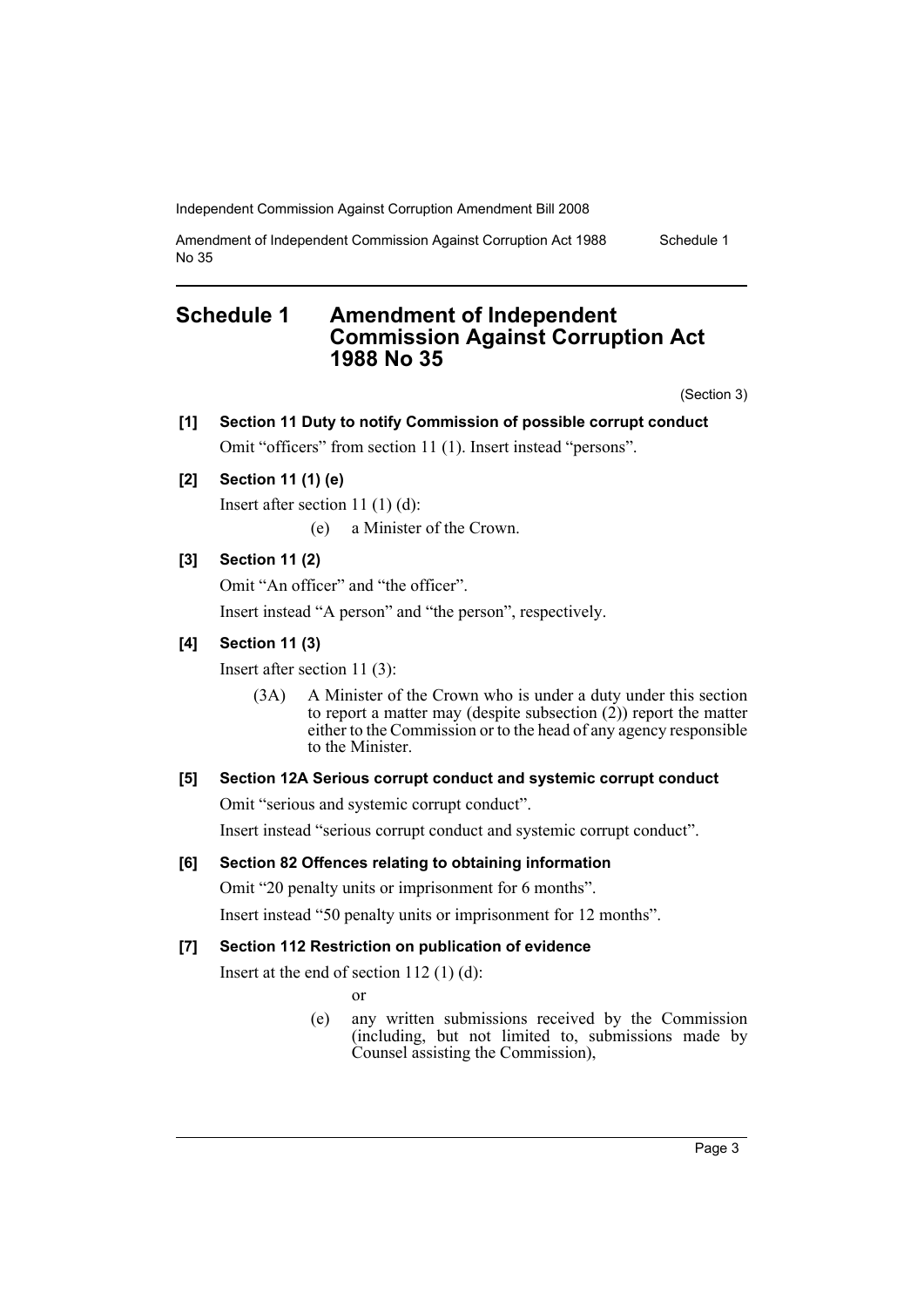Independent Commission Against Corruption Amendment Bill 2008

Schedule 1 Amendment of Independent Commission Against Corruption Act 1988 No 35

#### **[8] Section 116 Proceedings for offences**

Omit "section 80 (c) or 81" from section 116 (4). Insert instead "section 80 (c), 81, 82 or 95".

#### **[9] Schedule 4 Savings, transitional and other provisions**

Insert at the end of clause 1 (1):

*Independent Commission Against Corruption Amendment Act 2008*

## **[10] Schedule 4, Part 8**

Insert at the end of the Schedule:

## **Part 8 Provisions consequent on enactment of Independent Commission Against Corruption Amendment Act 2008**

### **22 Definition**

In this Part:

*amending Act* means the *Independent Commission Against Corruption Amendment Act 2008*.

## **23 Restriction on publication of written submissions**

The amendment made to section 112 by the amending Act extends to any written submissions received by the Commission before the commencement of the amendment.

#### **24 Commencement of proceedings under section 82 or 95**

The amendment made to section 116 by the amending Act extends to offences committed, or alleged to have been committed, before the commencement of the amendment.

#### **25 Operation of amendments to section 11**

Section 11, as amended by the amending Act, extends to possible corrupt conduct that occurred before the date of assent to that Act.